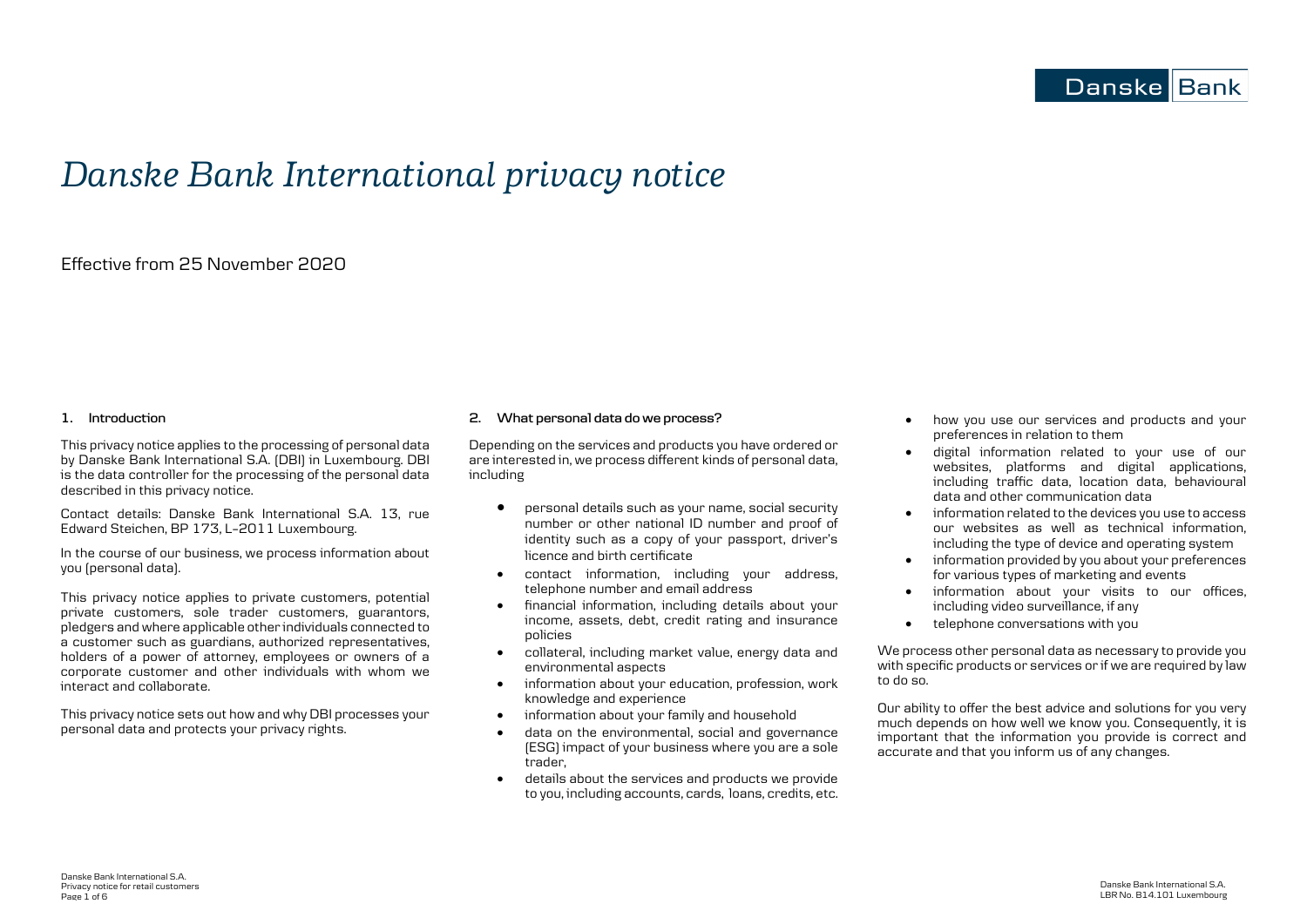# **Danske Bank**

# **3. What we use your personal data for**

We process data about you to provide the best advice and solutions, protect you against fraud and fulfil our agreements with you.

We process personal data to provide you with the financial services or products that have been requested, including

- payment services
- accounts
- card services
- loans and credit facilities
- digital banking solutions
- investment services and advice
- insurance and pension services

We process personal data for the following purposes:

- For potential customers, to be able to offer you our products and services, and, if you choose to accept one or more of our products or services and become a customer, for on-boarding purposes in relation to identification and verification for antimoney laundering purposes.
- Customer services and customer relationship management, including advice, administration, credit assessment, recovery of outstanding debt, handling of complaints and to make information available to service providers authorised to request information about you.
- Communicating with you about your products and services for legal, regulatory and servicing purposes.
- To improve, develop and manage our products and services and setting fees and prices for our products and services, including using data

analytics and statistics to improve products and services and to test our systems.

- Marketing of our services and products, including marketing on behalf of other entities of the Danske Bank Group and/or our partners, if we have your permission for this or are allowed such marketing by law. We use cookies and similar technology on our website, including for marketing via digital channels and social media platforms such as Facebook. We refer to our cookie policy for further<br>information https://danskebank.lu/privacy[https://danskebank.lu/privacy](https://danskebank.lu/privacy-statement-and-use-of-cookies)[statement-and-use-of-cookies](https://danskebank.lu/privacy-statement-and-use-of-cookies)
- To comply with applicable law and for other regulatory and administrative purposes, including identification and verification according to antimoney laundering legislation, risk management, and prevention and detection of money laundering, fraud and other types of financial crime. In relation to anti-money laundering, identification data is collected at regular intervals during your customer relationship with us as required by law.
- Security and crime prevention, including the use of video surveillance of the front of buildings, entrances to our premises, reception and customer areas, ATMs and counters.

# **4. What is our legal basis for processing your personal data?**

We must have a legal basis (lawful reason) to process your personal data. The legal basis will be one of the following:

- You have given us consent to use your personal data for a specific purpose, cf. the GDPR, art. 6.1(a)
- You have entered into or are considering entering into an agreement with us on a service or product, cf. the GDPR, art. 6.1(b)
- To comply with a legal obligation, cf. the GDPR, art. 6.1(c), for example, in accordance with
	- o the Anti-Money Laundering Act (*Law of 12 November 2004 as amended*)
	- o the Central Electronic Data Retrieval Act) (*Law of 25 March 2020 establishing a central electronic data system for IBAN accounts and safe-deposits boxes*)
	- o Law of 25 November 2014 applying a/o mutual assistance and administrative cooperation between tax authorities in the EU
	- o the FATCA Act of 24 July 2015
	- Law of 18 December 2015 on automatic exchange of account data for fiscal purposes CRS
	- o the Financial Sector Act (*Law of 5 April 1993 as amended*)
	- o the PSD2 Act (*Law of 20 July 2018 on the 2nd Payment Service Directive (EU)*)
	- o the Data Protection Act of 1 August 2018
	- o the MiFID Act (*Law of 30 March 2018 on markets in financial instruments as amended*)
	- o the SRD II Act of 1 August 2019 (*implementing the 2nd Shareholder Rights Directive*)
- It is necessary to pursue a legitimate interest of DBI, cf. the GDPR, art. 6.1(f). For example, this may be for documentation and security purposes, to prevent and detect money laundering, to prevent and detect fraud, abuse and loss, to strengthen IT and payment security and for direct marketing purposes. We will do so only if our legitimate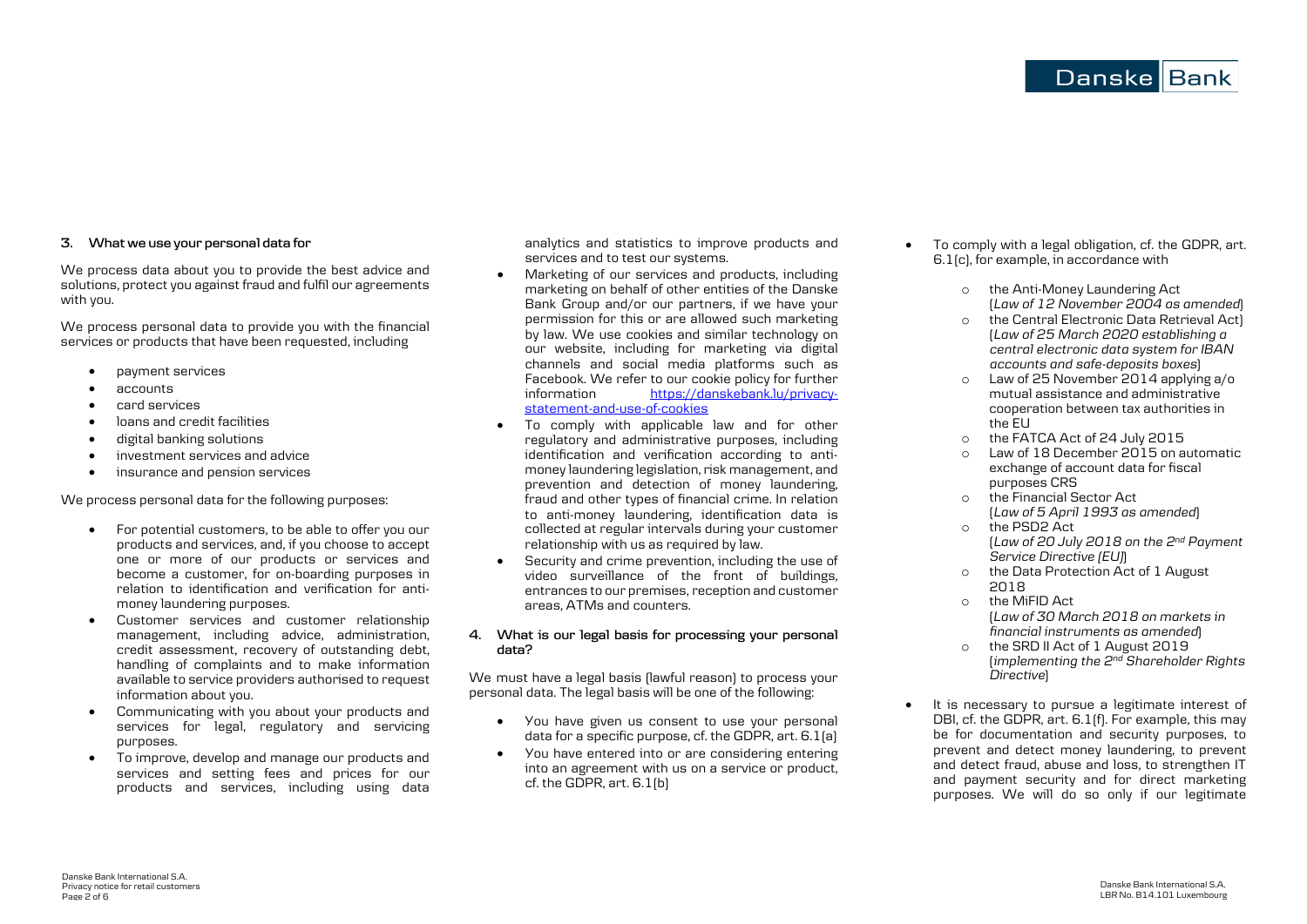interest in each case is not outweighed by your interests or rights and freedoms.

# **5. Sensitive personal data**

Some of the information we hold about you may be sensitive personal data (also known as special categories of data).

# **Types of sensitive personal data**

In particular, we may process the following types of sensitive personal data:

- Trade union membership information
- Information about your health and your genetic background, for example inherited health qualities
- Biometric data, for example via facial recognition technology
- Information about your religious or philosophical beliefs
- Information about your political opinions

We also process sensitive personal data that may appear in budget information you give us and transactions you ask us to execute.

# **Purposes for processing sensitive personal data**

We will process sensitive personal data only when we need to, including

- for the purpose of a product or service we provide to you
- for the purpose of giving you discounts negotiated with our partners or other external organisations
- for identification and verification purposes
- for the prevention and detection of money laundering and other types of crime, including for fraud prevention and detection purposes

• to comply with legal requirements that apply to us as a financial institution

#### **Legal basis for processing sensitive personal data**

We may process sensitive personal data about you on the legal basis of

- your explicit consent, cf. the GDPR, art. 6.1(a) and 9.2(a)
- the establishment, exercise or defence of legal claims, cf. the GDPR, art 6.1(f) and 9.2(f)
- substantial public interest, cf. the GDPR, art. 6.1(c) or 6.1(f) and art. 9.2(g)
- **6. How do we collect the information we have about you?**

# **Personal data collected from you**

We collect information directly from you or by observing your actions, including when you

- fill in applications and other forms for ordering services and products
- submit specific documents to us
- participate in meetings with us, for example with your adviser
- talk to us on the phone
- use our website, mobile applications, products and services
- participate in our customer surveys or promotions organised by us
- communicate with us via letter and digital means, including e-mails, or social media

# **Voice recordings:**

When you call us or when we call you at your request or to follow up on your inquiry, conversations may be recorded and stored for documentation and security purposes. Before an employee answers a call or before you enter the queue, you will be notified if the call will be recorded. In a few situations, for example in case of a long waiting time, your call may be redirected to a non-recorded employee without notification to you. If we talk with you about investment services, we are obliged to record and store our telephone conversation.

# **Personal data collected from third parties**

We receive and collect data from third parties, including from

- Shops, banks, payment and service providers when you use your credit or payment cards, Danske eBanking or other payment services. We process the data to execute payments and prepare account statements, payment summaries and the like.
- If you have a joint account with someone, we may collect information about you and your joint account from your co-account holder.
- Publicly accessible sources and registers. We process the data, for example for identification and verification purposes and to check data accuracy.
- Credit rating agencies and warning registers. We process the data to perform credit assessments. We update the data regularly.
- Other entities of the Danske Bank Group if we have your consent, for example, to provide you with better customised products and services.
- Other entities of the Danske Bank Group if existing legislation allows or requires us to share the information, for example if it is necessary to comply with group-based management, control and/or reporting requirements established by law, or the sharing of notifications to the Financial Intelligence Unit and the Financial Supervisory Authority in Luxembourg in accordance with anti-money laundering legislation.
- External business partners (including correspondent banks and other banks) if we have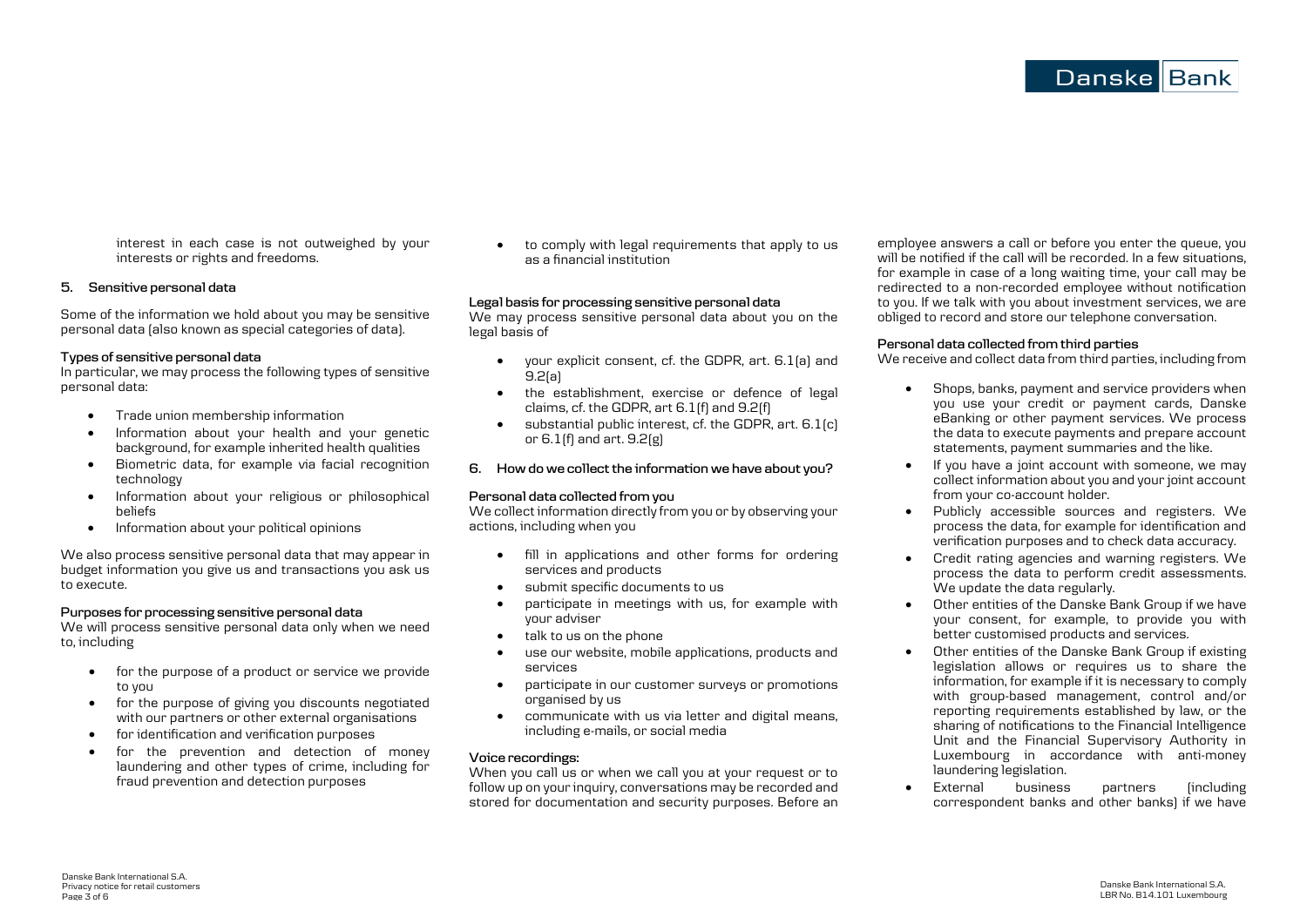Danske Bank International S.A. LBR No. B14.101 Luxembourg

your consent or if permitted under existing legislation, for example to provide you with a service or product provided by an external business partner you have signed up for, to enable our customers to use banking services abroad, or to prevent and detect money laundering, fraud, abuse and loss.

• The customer with whom you have a connection.

# **7. Third parties that we share your personal data with**

We will keep your information confidential but we may share it with the following third parties (who also have to keep it secure and confidential):

- Other entities of the Danske Bank Group if we have your consent, for example to provide you with better customised products and services.
- Other entities of the Danske Bank Group if existing legislation allows or requires us to share the information, for example if it is necessary to comply with group-based management, control and/or reporting requirements established by law, or the sharing of notifications to the Financial Intelligence Unit and the Financial Supervisory Authority in Luxembourg in accordance with anti-money laundering legislation.
- If you have asked us to transfer an amount to others, we disclose data about you that is necessary to identify you and fulfil the agreement.
- Service providers authorised as an account information service, payment initiation service or card-based payment instrument provider, if you (or someone who via our online services can view information about your accounts or initiate payments on your behalf) request such a service provider to receive information about you.
- Guarantors, individuals holding a power of attorney, lawyers, accountants or others you have authorised us to share the information with.
- If you have a joint account with someone, we may share your information with your co-account holder(s).
- External business partners (including correspondent banks and other banks) if we have your consent or if permitted under existing legislation, for example to provide you with a service or product provided by an external business partner you have signed up for or to prevent and detect money laundering, fraud, abuse and loss.
- Our suppliers, including lawyers, accountants, consultants and courier services. We use courier services to deliver, for example, credit cards to you, and we disclose your name, address and telephone number to them, so you can receive the shipment.
- Data processors, including IT service providers who may be located outside the EU and the EEA, such as Danske Bank India.
- Social media companies such as Facebook.
- Public authorities as required by law or according to court orders or requests from the police, the bailiff or other authorities. This could include the Financial Intelligence Unit and the Financial Supervisory Authority in Luxembourg in accordance with the anti-money laundering legislation and tax authorities in accordance with the legislation in Luxembourg, incl. e.g. statistical and other purposes.
- Regulators, such as the Financial Supervisory Authority in Luxembourg (CSSF), law enforcement agencies and authorities in Luxembourg and other countries, including countries outside the EU and the EEA, in connection with their duties.

• Credit rating agencies. If you default on your obligations to DBI, we may report you to credit rating agencies and/or warning registers in accordance with applicable law.

Danske Bank

- If you activate the payment information function in your smart phone, it is possible that your internet-, tele- or OS supplier like Google or Apple can view the information.
- For social and economic research or statistics purposes, where it is in the public interest.

# **8. Transfers outside the EU and the EEA and international organisations**

Some third parties that we share personal data with may be located outside the EU and the EEA, including in Australia, Canada and India.

When the Danske Bank Group transfers your personal data to third parties outside the FU and the FFA, we ensure that your personal data and data protection rights are subject to appropriate safeguards by

- ensuring that there is an adequacy decision by the European Commission, or
- using standard contracts approved by the European Commission or the Danish Data Protection Agency

You can get a copy of the standard contract by contacting us (see contact details in section 13).

# **9. Profiling and automated decisions**

# **Profiling**

Profiling is a form of automated processing of your personal data to evaluate certain personal aspects relating to you to analyse or predict aspects concerning, for example, your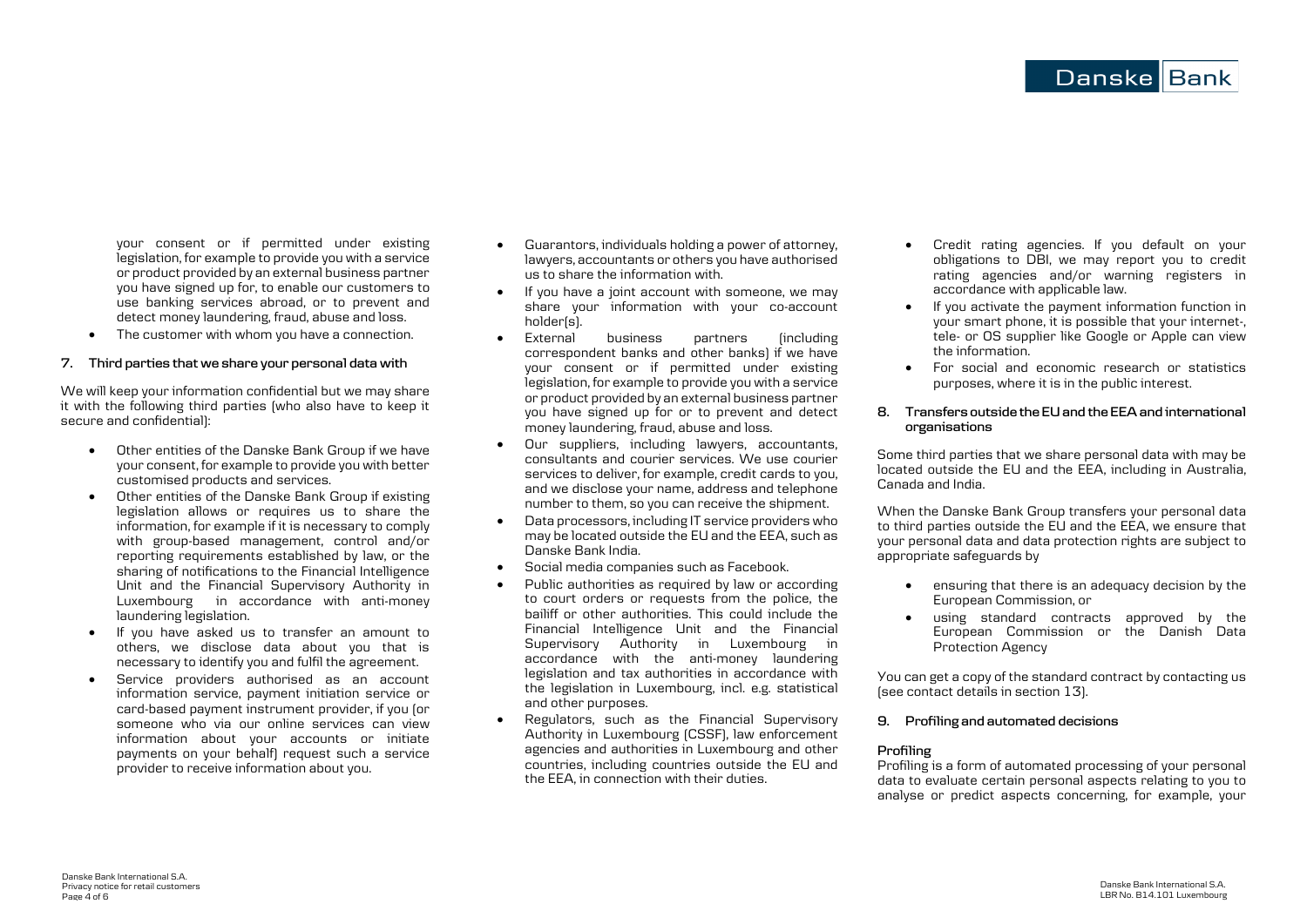economic situation, personal preferences, interests, reliability, behaviour, location or movements.

We use profiling and data modelling to be able to offer you specific services and products that meet your preferences, prevent money laundering, determine prices of certain services and products, prevent and detect fraud, evaluate the likelihood of default risk and value assets and for marketing purposes. If you are a sole trader, we use profiling and data modelling to assess the environmental, social and governance (ESG) risk of your business.

# **Automated decision-making**

With automated decision-making, we use our systems to make decisions without any human involvement on the basis of the data we have about you. Depending on the specific decision, we might also use information from public registers and other public sources.

We use automated decisions, for example, to approve loans and credit cards, to prevent and detect money laundering and to prevent and detect fraud. Automated decision-making helps us make sure that our decisions are quick, fair, efficient and correct, based on what we know.

In relation to loans and credit cards, we consider information about your income, your expenses and how well you have kept up on payments in the past. This will be used to determine the amount we can lend you.

In relation to the prevention and detection of money laundering, we perform identity and address checks against public registers and sanctions checks.

In relation to fraud prevention and protection, we do our best to protect you and your account against criminal or fraudulent activity by monitoring your transactions (payments to and from your account) to identify unusual

transactions (for example payments you would not normally make or that are made at an unusual time or location). This may stop us from executing a payment that is likely to be fraudulent.

You have rights relating to automated decision-making. You can obtain information about how an automated decision was made. You can ask for a manual review of any automated decision. Please see section 11, "Rights related to automated decision-making".

# **10. For how long do we store your personal data?**

We keep your data only for as long as it is needed for the purpose for which your data was registered and used.

When your business relations with us have terminated, we normally keep your data for another ten years. This is due primarily to our obligations according Luxembourg law, incl. the Commercial Code and the Anti-Money Laundering Act as well as requirements from the Financial Supervisory Authority in Luxembourg. In certain circumstances, we keep your information for a longer period of time. This is the case, for example,

- if your personal information forms part of the calculation of our capital requirements, then we may keep your information for up to 20 years
- if the statute of limitation is 10 years, then we may keep your data for up to 10 years
- if required due to other regulatory requirements

If you, as a potential customer, have asked for an offer for a loan or another product or service, but refuse the offer and do not become a customer, your personal data will normally be stored for six months, but may for some purposes be stored longer to comply with other legal obligations, for example under the Anti-Money Laundering Act.

# **11. Your rights**

Your rights in relation to personal data are described below. To exercise your rights, you can

- contact us on our main telephone number (+352 4612751)
- contact your Private Banker directly

See section 13 for more information on how to contact DBI about data protection.

#### **Right to access your personal data**

You may request access to the personal data we process and information about where it comes from and what we use it for. You can obtain information about the period for which we store your data and about who receives data about you, to the extent that we disclose data in Luxembourg and abroad. Your right of access may, however, be restricted by legislation, protection of other persons' privacy and consideration for our business and practices. Access to video surveillance may be restricted due to the prevention, investigation, detection or prosecution of criminal offences or the execution of criminal penalties, including the safeguarding against and the prevention of threats to employees. Our know-how, business secrets as well as internal assessments and material may also be exempt from the right of access.

# **Rights related to automated decision-making**

You can obtain information on how an automated decision was made and the effects of the decision, you can express your point of view, you can object to the decision, and you can request a manual review of any automated decision.

# **Right to object**

In certain circumstances, you have the right to object to the processing of your personal information. This is the case, for